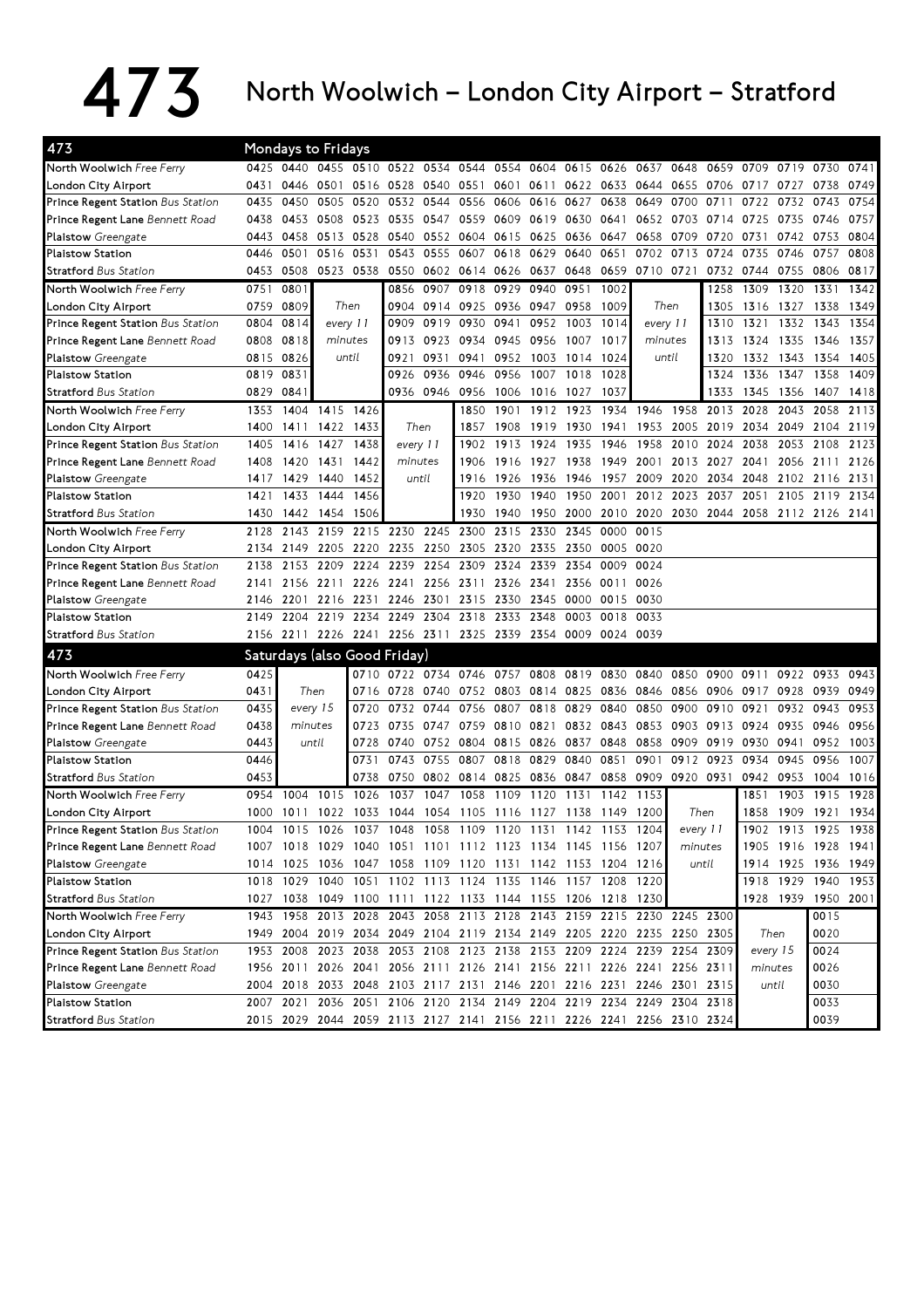| 473                               |      |           |              | Sundays and other Public Holidays (except Christmas Day) |      |           |      |                                         |      |      |           |      |                          |      |           |      |      |      |
|-----------------------------------|------|-----------|--------------|----------------------------------------------------------|------|-----------|------|-----------------------------------------|------|------|-----------|------|--------------------------|------|-----------|------|------|------|
| North Woolwich Free Ferry         | 0530 |           |              |                                                          |      |           |      | 0810 0825 0840 0855 0910 0925 0940 0954 |      |      |           | 1008 |                          |      | 1138      | 1153 | 1208 | 1223 |
| London City Airport               | 0536 |           | Then<br>0816 |                                                          | 0831 | 0846      | 0901 | 0916 0931                               |      | 0946 | 1000 1015 |      | Then                     |      | 1145      | 1200 | 1215 | 1230 |
| Prince Regent Station Bus Station | 0540 | every 20  |              | 0820                                                     | 0835 | 0850      | 0905 | 0920                                    | 0935 | 0950 | 1004      | 1019 | every 15                 |      | 1149      | 1204 | 1219 | 1234 |
| Prince Regent Lane Bennett Road   | 0543 | minutes   |              | 0823                                                     | 0838 | 0853      | 0908 | 0923                                    | 0938 | 0953 | 1007      | 1022 | minutes                  |      | 1152      | 1207 | 1222 | 1237 |
| <b>Plaistow</b> Greengate         | 0548 | until     |              | 0828                                                     | 0843 | 0858      | 0913 | 0928                                    | 0943 | 0958 | 1013      | 1028 | until                    |      | 1158      | 1214 | 1229 | 1244 |
| <b>Plaistow Station</b>           | 0551 |           |              | 0831                                                     | 0846 | 0901      | 0916 | 0931                                    | 0946 | 1001 | 1017      | 1032 |                          |      | 1202      | 1218 | 1233 | 1248 |
| <b>Stratford</b> Bus Station      | 0558 |           |              | 0838                                                     | 0853 | 0909      | 0924 | 0939                                    | 0954 | 1010 | 1026      | 1041 |                          |      | 1211      | 1227 | 1242 | 1257 |
| North Woolwich Free Ferry         | 1238 | 1253      |              |                                                          | 1838 | 1855      | 1910 | 1925                                    | 1941 | 1956 | 2012      | 2027 | 2042                     | 2058 | 2113 2128 |      | 2143 | 2159 |
| London City Airport               | 1245 | 1300      |              | Then                                                     |      | 1902      | 1917 | 1932                                    | 1948 | 2003 | 2018      | 2033 | 2048                     | 2104 | 2119      | 2134 | 2149 | 2205 |
| Prince Regent Station Bus Station | 1249 | 1304      |              | every 15                                                 |      | 1906      | 1921 | 1936                                    | 1952 | 2007 | 2022      | 2037 | 2052                     | 2108 | 2123      | 2138 | 2153 | 2209 |
| Prince Regent Lane Bennett Road   | 1252 | 1307      | minutes      |                                                          | 1852 | 1909      | 1924 | 1939                                    | 1955 | 2010 | 2025      | 2040 | 2055                     | 21   | 2126      | 2141 | 2156 | 2211 |
| <b>Plaistow</b> Greengate         | 1259 | 1315      | until        |                                                          | 1900 | 1915      | 1930 | 1945                                    | 200  | 2016 | 2031      | 2046 | 2101                     | 2116 | 2131      | 2146 | 2201 | 2216 |
| <b>Plaistow Station</b>           | 1303 | 1319      |              |                                                          | 1904 | 1919      | 1934 | 1949                                    | 2004 | 2019 | 2034      | 2049 | 2104                     | 2119 | 2134      | 2149 | 2204 | 2219 |
| <b>Stratford Bus Station</b>      |      | 1312 1328 |              |                                                          | 1913 | 1928      | 1943 | 1957                                    | 2011 | 2026 | 2041      |      | 2056 2111 2126 2141 2156 |      |           |      | 2211 | 2226 |
| North Woolwich Free Ferry         | 2215 | 2230      | 2245         | 2300                                                     | 2315 | 2330      | 2345 | 0000                                    | 0015 |      |           |      |                          |      |           |      |      |      |
| London City Airport               | 2220 | 2235      | 2250         | 2305                                                     | 2320 | 2335      | 2350 | 0005                                    | 0020 |      |           |      |                          |      |           |      |      |      |
| Prince Regent Station Bus Station | 2224 | 2239      | 2254         | 2309                                                     | 2324 | 2339      | 2354 | 0009                                    | 0024 |      |           |      |                          |      |           |      |      |      |
| Prince Regent Lane Bennett Road   | 2226 | 2241      | 2256         | 231                                                      | 2326 | 2341      | 2356 | .NO 1                                   | 0026 |      |           |      |                          |      |           |      |      |      |
| <b>Plaistow</b> Greengate         | 2231 | 2246      | 2301         | 2315                                                     | 2330 | 2345      | 0000 | 0015                                    | 0030 |      |           |      |                          |      |           |      |      |      |
| <b>Plaistow Station</b>           | 2234 | 2249      | 2304         | 2318                                                     | 2333 | 2348      | 0003 | 0018                                    | 0033 |      |           |      |                          |      |           |      |      |      |
| <b>Stratford Bus Station</b>      | 2241 | 2256      | 2310         | 2324                                                     | 2339 | 2354 0009 |      | 0024 0039                               |      |      |           |      |                          |      |           |      |      |      |

Operated by Tower Transit **Exercise 20.3.19** and the www.londonbusroutes.net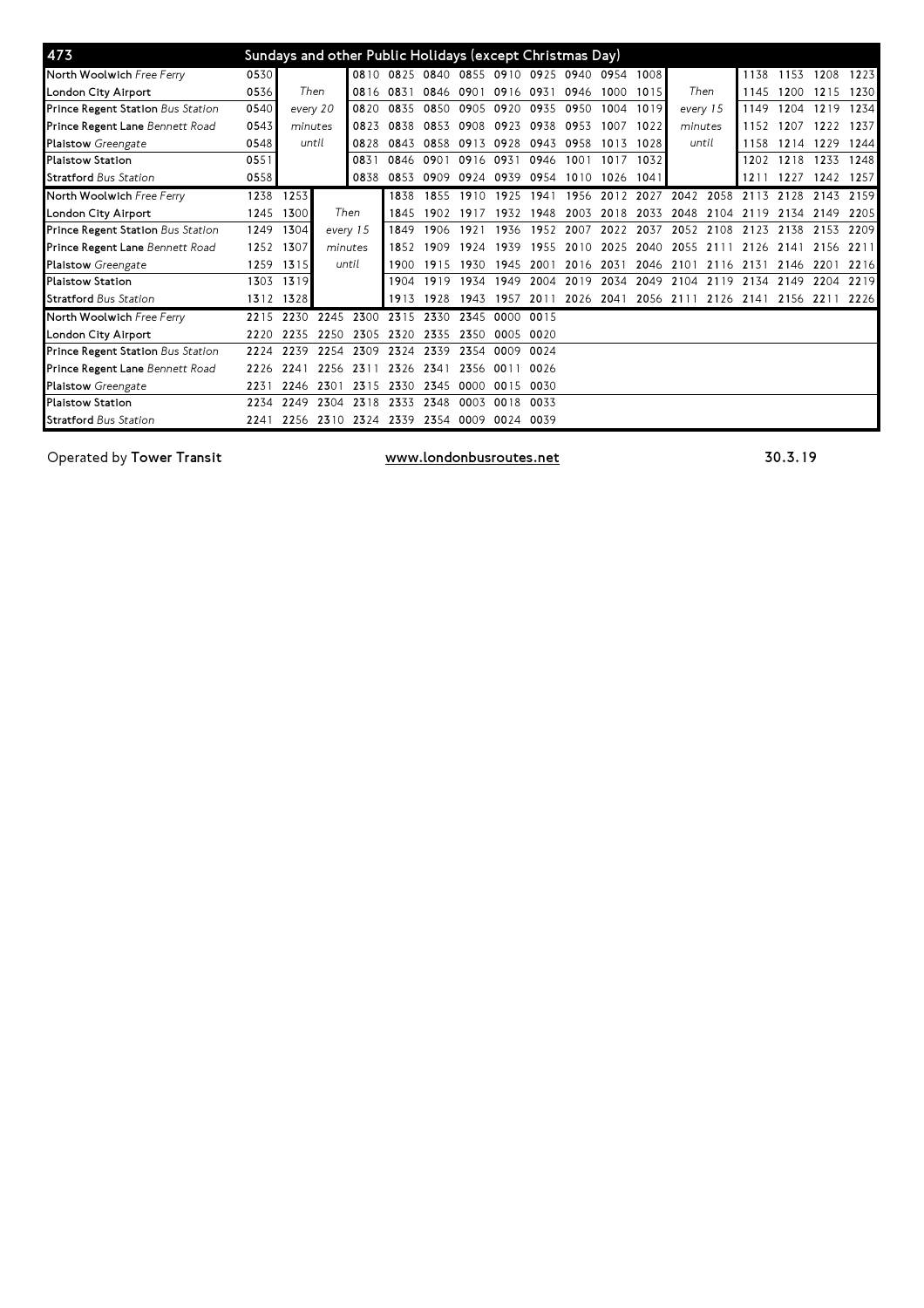## 473 Stratford – London City Airport – North Woolwich

| 473                               |      | <b>Mondays to Fridays</b> |           |                     |                     |                                                                                 |                |           |           |                |           |      |           |                               |      |           |      |      |
|-----------------------------------|------|---------------------------|-----------|---------------------|---------------------|---------------------------------------------------------------------------------|----------------|-----------|-----------|----------------|-----------|------|-----------|-------------------------------|------|-----------|------|------|
| <b>Stratford</b> Bus Station      |      |                           |           | 0505 0520 0535 0550 |                     | 0605 0617 0629                                                                  |                |           | 0640 0650 | 0700 0710 0720 |           |      | 0730 0741 |                               | 0751 | 0800      | 0809 | 0819 |
| <b>Plaistow Station</b>           | 0511 | 0526                      | 0541      | 0556                | 0611                | 0624                                                                            | 0636           | 0647      | 0657      | 0707           | 0718      | 0728 | 0738      | 0749                          | 0800 | 0810      | 0820 | 0830 |
| <b>Plaistow</b> Greengate         | 0514 | 0529                      | 0544      | 0559                | 0614                | 0628                                                                            | 0640           | 0651      | 0701      | 0711           | 0722      | 0732 | 0742      | 0753                          | 0804 | 0815      | 0825 | 0835 |
| Prince Regent Lane Bennett Road   | 0518 | 0533                      | 0548      | 0603                | 0618                | 0632                                                                            | 0644           | 0655      | 0706      | 0717           | 0728      | 0738 | 0748      | 0759                          | 0810 | 0821      | 0832 | 0843 |
| Prince Regent Station Bus Station | 0521 | 0536                      | 0551      | 0606                | 0621                | 0635                                                                            | 0647           | 0658      | 0709      | 0720           | 0731      | 0742 | 0752      | 0803                          | 0814 | 0825      | 0836 | 0847 |
| London City Airport               | 0526 | 0541                      | 0556      | 0611                |                     | 0626 0640                                                                       | 0652           |           | 0703 0714 | 0725           | 0736      | 0747 | 0757      | 0808                          | 0819 | 0830      | 0841 | 0852 |
| North Woolwich Free Ferry         | 0531 |                           | 0546 0601 |                     | 0616 0631           | 0646                                                                            | 0658 0709 0720 |           |           | 0731           | 0742 0753 |      |           | 0804 0815                     | 0826 | 0837      | 0848 | 0859 |
| <b>Stratford Bus Station</b>      | 0830 | 0841                      | 0852      | 0903                |                     | 0914 0926                                                                       |                |           | 1350      | 1401           | 1412      | 1423 | 1434      | 1445                          | 1455 | 1505      | 1515 | 1526 |
| <b>Plaistow Station</b>           | 0841 | 0852                      | 0903      | 0914                |                     | 0925 0937                                                                       | Then           |           | 1401      |                | 1412 1423 | 1434 | 1445      | 1456                          | 1506 | 1516      | 1526 | 1537 |
| <b>Plaistow</b> Greengate         | 0846 | 0857                      | 0908      | 0919                | 0930                | 0942                                                                            | every 11       |           | 1406      | 1417           | 1428      | 1439 | 1450      | 1501                          | 1511 | 1522      | 1532 | 1543 |
| Prince Regent Lane Bennett Road   | 0854 | 0905                      | 0916      | 0927                | 0937                | 0949                                                                            | minutes        |           | 1413      | 1425           | 1436      | 1447 | 1458      | 1509                          | 1520 | 1531      | 1541 | 1552 |
| Prince Regent Station Bus Station | 0858 | 0909                      | 0920      | 0931                | 0941                | 0952                                                                            | until          |           | 1416      | 1428           | 1440      | 1451 | 1502      | 1513                          | 1524 | 1535      | 1545 | 1556 |
| London City Airport               | 0903 | 0914                      | 0925      | 0936                | 0946                | 0957                                                                            |                |           | 1421      | 1433           | 1445      | 1456 | 1507      | 1518                          | 1529 | 1540      | 1550 | 1601 |
| North Woolwich Free Ferry         | 0910 | 0921                      |           |                     | 0932 0942 0952 1003 |                                                                                 |                |           | 1427      | 1439           | 1451      |      |           | 1502 1513 1524 1535           |      | 1546      | 1557 | 1608 |
| <b>Stratford Bus Station</b>      | 1537 | 1548                      | 1558      |                     |                     | 1653                                                                            | 1703           |           |           | 1758           | 1809      | 1820 | 1831      | 1842                          | 1853 | 1905      | 1916 | 1927 |
| <b>Plaistow Station</b>           | 1548 | 1559                      | 1609      | Then                |                     | 1704                                                                            | 1714           | Then      |           | 1809           | 1820      | 1831 | 1842      | 1853                          | 1904 | 1915      | 1926 | 1937 |
| Plaistow Greengate                | 1554 |                           | 1605 1615 |                     | every 11            |                                                                                 | 1720           | every 11  |           | 1815           | 1826      | 1837 | 1848      | 1859                          | 1910 | 1921      | 1932 | 1943 |
| Prince Regent Lane Bennett Road   | 1603 | 1614 1624                 |           |                     | minutes             | 1719                                                                            | 1730           |           | minutes   | 1825           | 1835      | 1845 | 1856      | 1907                          | 1918 | 1929      | 1940 | 1951 |
| Prince Regent Station Bus Station |      | 1607 1618 1628            |           |                     | until               | 1723                                                                            | 1734           |           | until     | 1829           | 1839      | 1849 | 1900      | 1910 1921                     |      | 1932 1943 |      | 1954 |
| London City Airport               | 1612 | 1623                      | 1633      |                     |                     | 1728                                                                            | 1739           |           |           | 1834           | 1844      | 1854 |           | 1905 1915 1926                |      | 1937      | 1948 | 1959 |
| North Woolwich Free Ferry         | 1619 | 1630                      | 1641      |                     |                     | 1736                                                                            | 1747           |           |           |                |           |      |           | 1842 1852 1902 1912 1922 1933 |      | 1944 1955 |      | 2005 |
| <b>Stratford Bus Station</b>      | 1938 | 1950                      | 2002      | 2014                | 2027                | 2042                                                                            | 2057           | 2112      | 2127      | 2142           | 2158      | 2214 | 2229      | 2244                          | 2259 | 2315      | 2330 | 2346 |
| <b>Plaistow Station</b>           | 1948 | 2000                      | 2011      | 2023                |                     | 2036 2051                                                                       | 2106           | 2120 2135 |           | 2150           | 2206 2222 |      | 2237      | 2252                          | 2307 | 2322      | 2337 | 2353 |
| <b>Plaistow</b> Greengate         | 1954 | 2005                      | 2016      | 2028                | 2041                | 2056                                                                            | 2111           |           | 2125 2140 | 2155           | 2211      | 2226 | 2241      | 2256                          | 2311 | 2326      | 2341 | 2357 |
| Prince Regent Lane Bennett Road   | 2002 | 2013                      | 2024      | 2036                | 2049                | 2104                                                                            | 2119           |           | 2133 2147 | 2201           | 2217      | 2231 | 2246      | 2301                          | 2316 | 2331      | 2346 | 0002 |
| Prince Regent Station Bus Station | 2005 | 2016                      | 2027      | 2039                |                     | 2052 2107                                                                       | 2122 2136 2150 |           |           | 2204 2220      |           | 2234 | 2249      | 2304                          | 2319 | 2334      | 2349 | 0005 |
| London City Airport               | 2010 | 2021                      |           | 2032 2044           | 2057                | 2112 2127                                                                       |                | 2141      | 2155      | 2209           | 2224      | 2238 | 2253      | 2308                          | 2323 | 2338      | 2353 | 0009 |
| North Woolwich Free Ferry         |      | 2016 2027                 |           |                     |                     | 2038 2050 2103 2118 2133 2147 2201 2215 2229 2243 2258 2313 2328 2343 2358 0014 |                |           |           |                |           |      |           |                               |      |           |      |      |
| <b>Stratford Bus Station</b>      | 0001 |                           |           | 0116                |                     |                                                                                 |                |           |           |                |           |      |           |                               |      |           |      |      |
| <b>Plaistow Station</b>           | 0008 |                           | Then      | 0123                |                     |                                                                                 |                |           |           |                |           |      |           |                               |      |           |      |      |
| <b>Plaistow</b> Greengate         | 0012 |                           | every 15  | 0127                |                     |                                                                                 |                |           |           |                |           |      |           |                               |      |           |      |      |
| Prince Regent Lane Bennett Road   | 0017 | minutes                   |           | 0132                |                     |                                                                                 |                |           |           |                |           |      |           |                               |      |           |      |      |
| Prince Regent Station Bus Station | 0020 |                           | until     | 0135                |                     |                                                                                 |                |           |           |                |           |      |           |                               |      |           |      |      |
| London City Airport               | 0024 |                           |           | 0139                |                     |                                                                                 |                |           |           |                |           |      |           |                               |      |           |      |      |
| North Woolwich Free Ferry         | 0029 |                           |           | 0144                |                     |                                                                                 |                |           |           |                |           |      |           |                               |      |           |      |      |